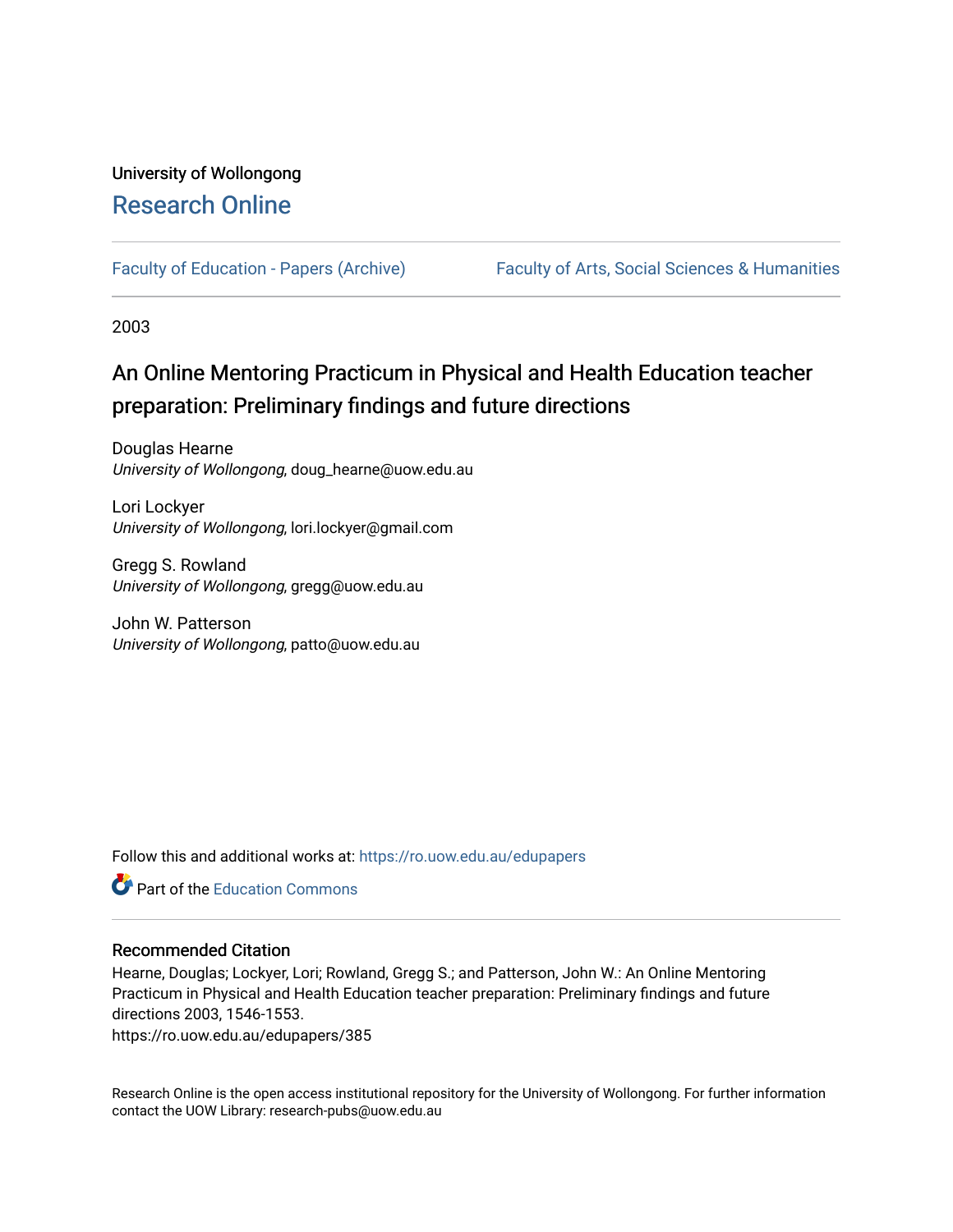## **An Online Mentoring Practicum in Physical and Health Education teacher preparation: Preliminary findings and future directions**

Doug Hearne Faculty of Education University of Wollongong NSW, Australia doug hearne@uow.edu.au

Lori Lockyet. Faculty of Education University of Wollongong NSw, Australia lori lockyer@uow.edu.au

Gregg Rowland Faculty of Education University of Wollongong NSW, Australia gregg rowland@uow.edu

John Patterson University of Wollongong NSW, Australia john\_patterson@uow.edu.au

**Abstract:** An important aspect of any professional education is the opportunity for students to engage in meaningful practical experiences. In pre-service teacher education, this vital practicum component has undergone challenges in recent years due to increasing student numbers (due to the increasing demand for new teachers) and limited resources in university and school sectors. As a result, new innovations to enhance the practical component of this professional degree have been sought.

This paper highlights preliminary findings of one aspect of a larger study that used asynchronous Web-based communication tools to facilitate mentoring and peer support through the practice teaching experience. Analysis of the statistical data, online discussions and interviews with participants provides an indication of the nature of the interactions, perceived value of the intervention, and informs the potential for the future development and application of the intervention.

#### **Background**

Opportunities for students to engage in meaningful professional experiences are essential and central to any professional education. Faculties of Education and teacher education institutions, across a range of developed countries, are constantly exploring potential opportunities to integrate increased practice based, professional experiences. In so doing, students are provided with enhanced opportunities to link theory into practice and further develop their professional knowledge and skills.

An important aspect of this endeavor is to find appropriate ways to draw on the abilities and experiences of like professionals, who are able to provide the necessary professional guidance and direction required. As such, students are provided with credible sources of advice and support while giving justification to the knowledge, skills and abilities of experienced others.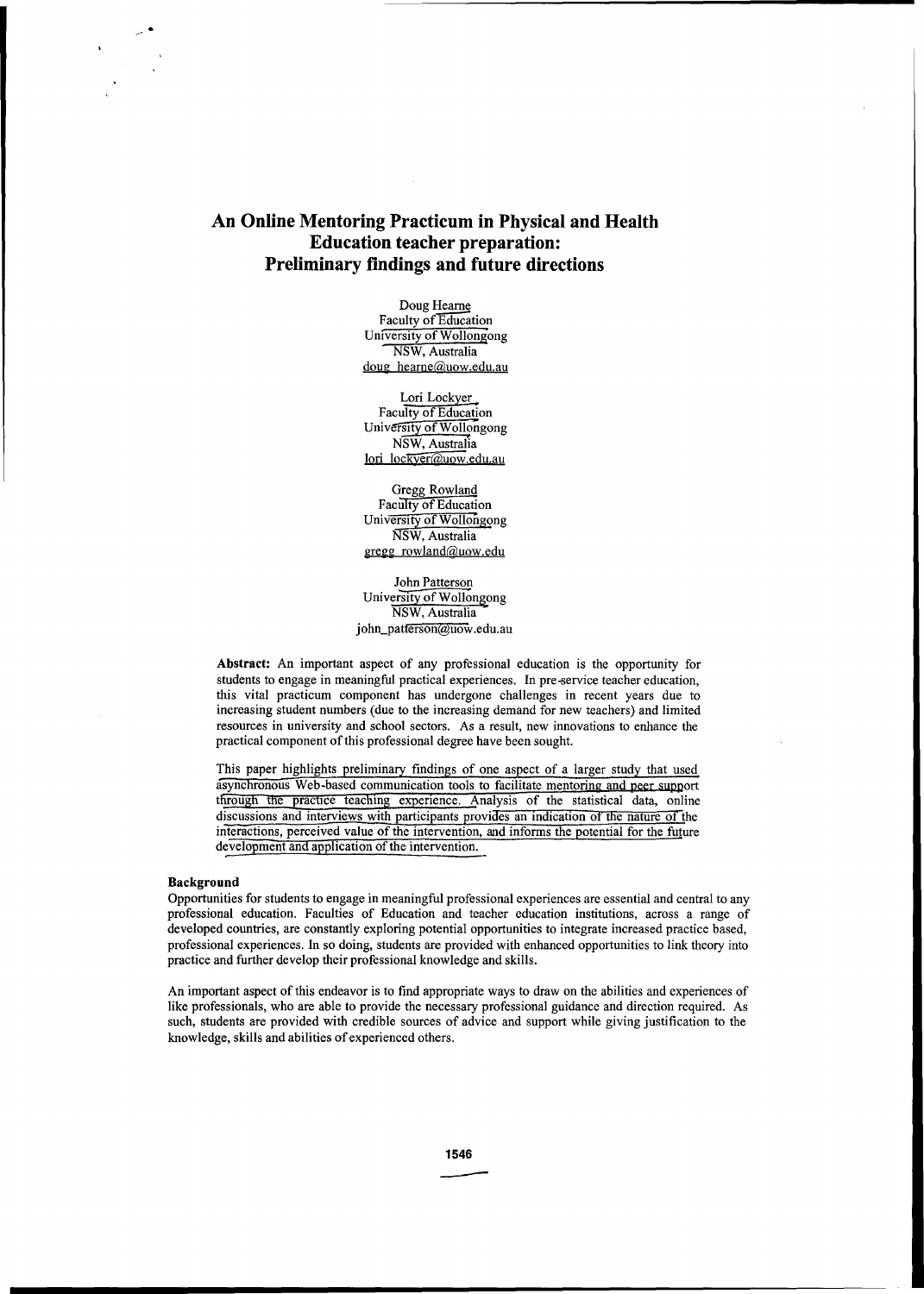Of recent times there has been a focus on rrentoring to assist in providing the guidance and support that is essential during professional experiences. Mentoring, and the relationship that is established between the mentor and mentee, provides opportunities for the development of the novice professbnal while recognizing the knowledge, skills and abilities of experienced peers. The literature that has focused on the use of information and communication technologies to facilitate peer-collaboration, mentoring and practicum experiences have highlighted the potential of the technology to support students to:

- have continued and frequent contact with other students thus supporting a philosophy of collaborative learning.
- share their practical learning experiences to develop a collective body of knowledge.
- discuss content material and their understanding of that content in light of their practical experiences
- engage in reflective practice that is valued by mentors and peers.
- develop a support network to facilitate ongoing information sharing.
- combat isolation through the development of a networked community that includes access to peers, mentors and resources (Bruffee, 1993; Naidu & Olsen, 1996).

This paper describes the methodology and preliminary findings of one aspect of a larger doctoral study that used asynchronous Web-based communication tools to facilitate mentoring and peer support through the practice teaching experience. The findings relate specifically to the outcomes experienced by a group of twenty  $2<sup>nd</sup>$  year physical and health education students who volunteered to be involved in an Online Mentoring Practicum in physical and health education teacher preparation. The  $2<sup>nd</sup>$  year students were mentored, online, by  $4^h$  year physical and health education students during the  $2^{nd}$  year practice teaching experience, which is the first in a secondary school. Preliminary data analysis provides an indication of the richness of the interactions possible in such technology-supported learning environments. Focus group interviews provide a participant perspective on the intervention and suggestion for future directions for implementing such a program.

#### **Context**

The Faculty of Education in the University of Wollongong provides undergraduate pre-service teacher education and postgraduate continuing and professional development. A specialised Bachelor of Education prepares secondary school physical and health education teachers. Graduates of this program also gain positions in community health and fitness and recreation centres. This initial teacher preparation in physical and health education involves the development of discipline-based knowledge, curriculum and pedagogy skills and professional ethos. **In** each year of the four year program, pre-service teachers engage in schoolbased practice teaching experiences. This practicum is designed to provide students with the opportunity to put theory into practice.

Throughout the Bachelor of Education (Physical and Health Education) degree at the University of Wollongong, there is a strong emphasis on the role of critical reflection in the development of a teacher. Preservice teachers have been encouraged to use a variety of sources of information to guide them in such processes when engaging in micro-teaching, coaching and practicum experiences. With the changing formats for the delivery of practicum experiences for 2nd year physical and health education students, there has been a gradual reduction in the use of peers at the same school and liaison lecturers to provide the necessary feedback on their teaching.

#### **Pilot projects**

A larger doctoral study is an extension of two small scale pilot studies that were conducted during 2000 and 2001. **In** 2000 ten 4h year physical and health education students were involved in a trial of online peer support and mentoring (see Lockyer et al 2001). These students were mentored online by two physical and health education academic staff acting as expert mentors during the 4h year final, five week, extended practicum in Spring session (July/August).

In 2001 this pilot was further developed to include seven  $4<sup>th</sup>$  year students who mentored  $2<sup>nd</sup>$  year students, using an online environment, during the  $2<sup>nd</sup>$  year practicum. This practicum consisted of one week in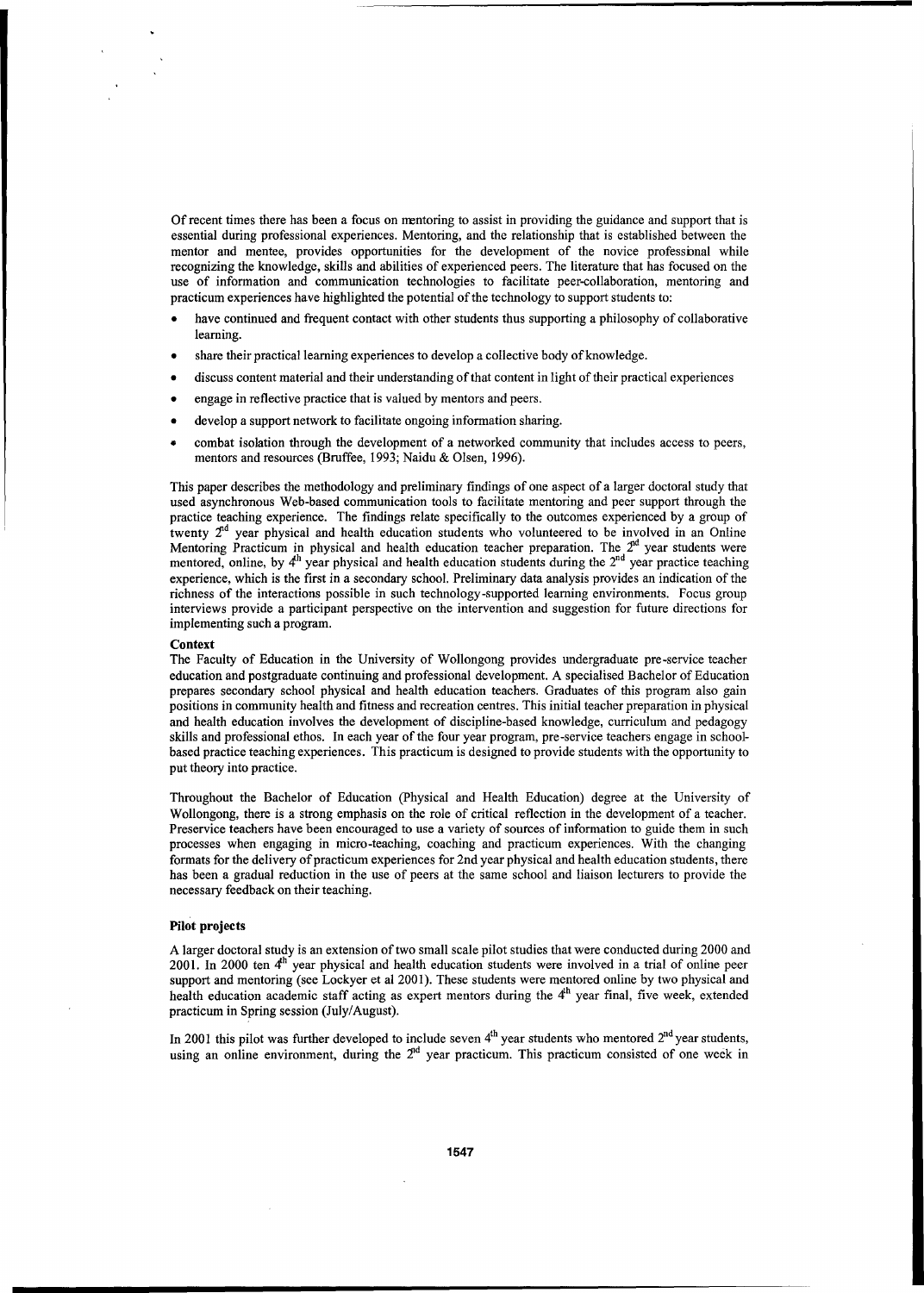Autumn session (May) and one week in Spring session (October). During this pilot study the Practice Teaching Experience questionnaire was piloted and validated. Between these two weeks of  $2<sup>d</sup>$  year practicum the  $4<sup>h</sup>$  year students were again mentored online by two academic staff members from the physical and health education unit during the final, five week, extended practicum for 4th year students. The results of these pilot studies were encouraging, and informed and provided focus for the larger doctoral study. They provided direction in relation to the potential support and benefit to be gained by both  $4<sup>th</sup>$  year student mentors in their preparation to join the teaching profession and 2<sup>nd</sup> year students being mentored in the early stages of their preservice preparation.

#### **The study**

Second year physical and health education students, at the University of Wollongong, currently complete two sessions of practice teaching per year (5 days per semester). Ten 4<sup>th</sup> year physical and health education students, with access to internet facilities, volunteered to participate as online mentors for this study with a further sample of fifty 4<sup>th</sup> students (who did not act as online mentors) asked to participate in questionnaire completion.

The ten  $4<sup>th</sup>$  year physical and health education students mentored a pair of  $2<sup>nd</sup>$  year students in a small online learning team. This took place as the 2<sup>nd</sup> years undertook two single weeks of practice teaching, both weeks at the same secondary school. The online mentoring intervention has been named the Online Mentoring Practicum. The remaining  $2<sup>nd</sup>$  year students completed their practicum experiences with the traditional support of a supervising teacher and liaison lecturer.

To prepare participants for the Online Mentoring Practicum training sessions were provide for all participants. A key aspect of these sessions was to clarify the students' tasks and responsibilities related to their participation in the online discussion. Similar attempts to support professional practice experience though online interaction have suggested use of an explicit structure to develop interaction (Brehm, 1999).

These sessions enable the:

- introduction of  $4^h$  year mentors to their  $2^{hd}$  year mentees to begin the process of developing the mentor/mentee relationship.
- introduction of participants to the theory related to mentoring. In the context of the teaching profession and preservice teacher professional development these themes include:
	- discussion and guidance about the technical aspects of teaching eg. teaching strategies, classroom management ideas.
	- l, support and guidance for career development
	- social interactions and exchanges
- engagement of participants with the technology that supports the Online Mentoring Practicum. Online learning teams were able to experiment with their dedicated discussion space to become familiar with its functionality and features.
- negotiation between mentors and mentees as to the most appropriate times to be online to facilitate the exchange of ideas and advice during the Online Mentoring Practicum.

Data collection methods for  $2<sup>rd</sup>$  year students in this study included the Practice Teaching Experience questionnaire, focus group interviews and logs of online discussion. Data was collected using each of these methods following both  $2^{nd}$  year practicum experiences.

The aspect of this study involving  $2<sup>nd</sup>$  year students and the associated data gathering was designed to answer the following research question.

*What was the nature of the practicum experience for*  $\mathbb{Z}^d$  *year students who were mentored during the 'Online Mentoring Practicum' compared to those*  $2<sup>d</sup>$  *years who were not mentored?*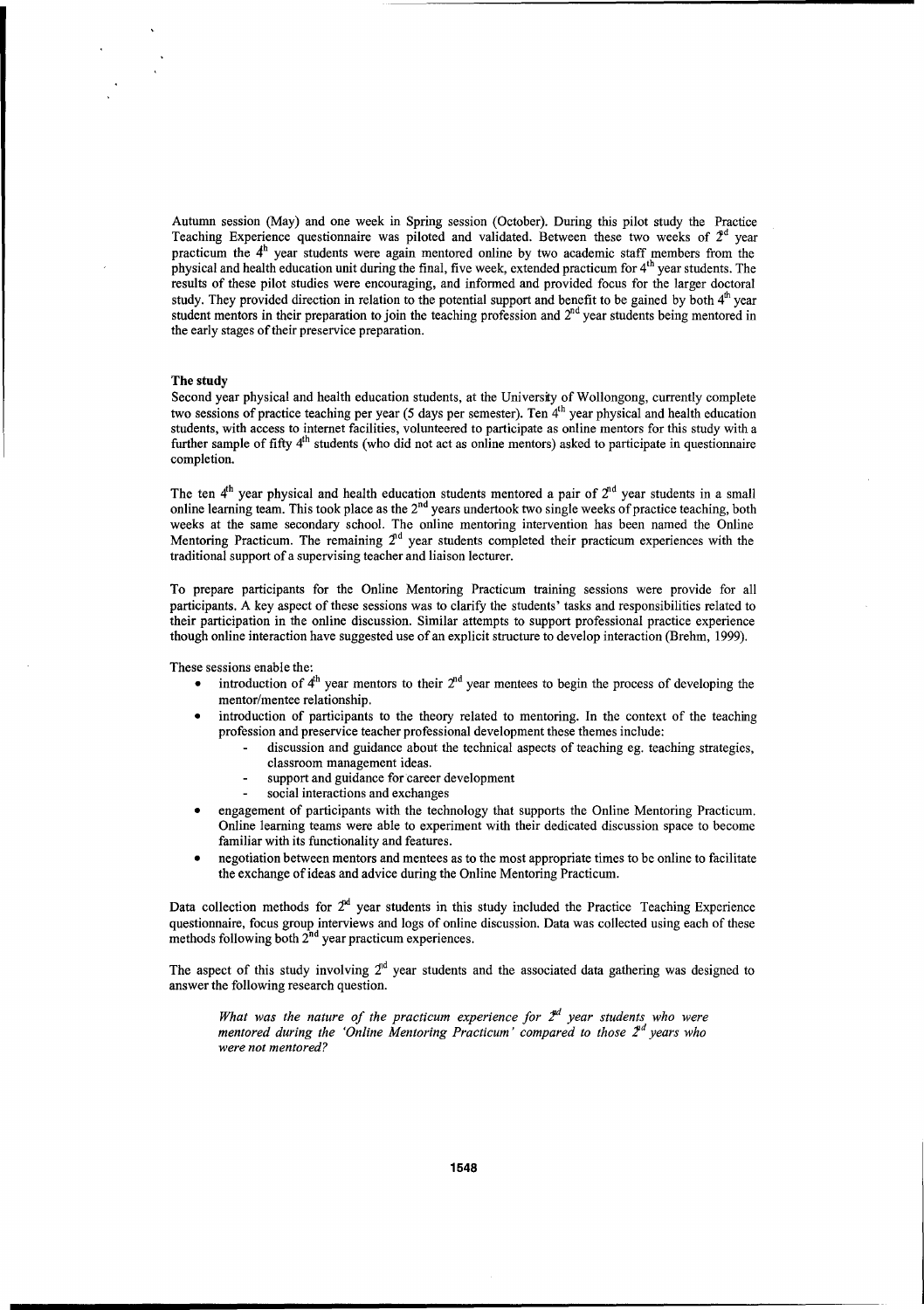#### Preliminary findings

In an attempt to provide some initial response to this research question an introductory analysis of the data relating to the 2<sup>nd</sup> year students was undertaken. This involved a statistical analysis of the Practice Teaching Experience questionnaire results, as well as an analysis of focus group interview responses.

The statistical analysis involved comparisons between:

- the level of advice, support and satisfaction from various sources during the practicum
- support and guidance provided by supervising teachers and online learning teams

• online discussions and support during the first and second rounds of practice teaching

The statistical analysis was undertaken using the SPSS software and was produced using frequency tables.

The analysis suggests some interesting and encouraging preliminary results relating to the use and potential support that the Online Mentoring Practicum can provide to  $\tilde{Z}^d$  year students undertaking their first practice teaching experience in secondary schools.

Comparison of the level of advice, support and satisfaction from various sources during the practicum. The analysis of data, from  $2<sup>nd</sup>$  year students, in this study indicates that the advice and support offered by a supervising teacher to a preservice teacher remains an important form of guidance.

|                                                    | Online Mentoring                  | Practicum 1                          | <b>Online Mentoring</b>           | Practicum 2                          |
|----------------------------------------------------|-----------------------------------|--------------------------------------|-----------------------------------|--------------------------------------|
|                                                    | I received advice<br>and support: | When the support<br>was given I was: | I received advice<br>and support: | When the support<br>was given I was: |
|                                                    | $\lambda$ lways/Often(%)          | Very/mod. satisfied(%)               | Always/Often(%)                   | Very/mod./satisfied(%)               |
| supervising<br>teacher $(n=40)$                    | 86                                | 94                                   | 95                                | 95                                   |
| other PDHPE<br>teachers in the<br>school. $(n=40)$ | 92                                | 94                                   | 82                                | 95                                   |
| on-line 4th<br>year mentor.<br>(n=20)              | 40                                | 89                                   | 80                                | 94                                   |

Table 1: Advice, support and satisfaction from various sources: Online Mentoring Practicum 1 compared to Online Mentoring Practicum 2

Table 1 supports the notion that supervising teachers and other PDHPE teachers in the practice teaching school provided high levels of advice and support across both rounds of  $2<sup>nd</sup>$  year practice teaching. Notably however, a shift of 40 percentage points occurred in relation to the advice and support provided by the  $4<sup>th</sup>$ year online mentors across the two rounds of the Online Mentoring Practicum. Coinciding with this is a shift in the level of satisfaction provided by the 4<sup>th</sup> year online mentors greater than the other two reported sources ie. a 5% shift for the  $4<sup>th</sup>$  year online mentors as compared to a 1% shift for supervising teachers and other PDHPE teachers in the school. Overtime, therefore, the advice, support and satisfaction provided by the 4<sup>th</sup> year mentors during the Online Mentoring Practicum intervention compares very favourably with that provided by the traditional support of the supervising teacher and other PDHPE teachers in the same school.

This trend is supported by focus group interview responses of a  $2<sup>nd</sup>$  year student involved in the Online Mentoring Practicum.

*I just found the extra support was good, all the way through it, because I had a really good supervising teacher as well. He was really supportive and so* it *was just an extra bonus really to have someone else there.*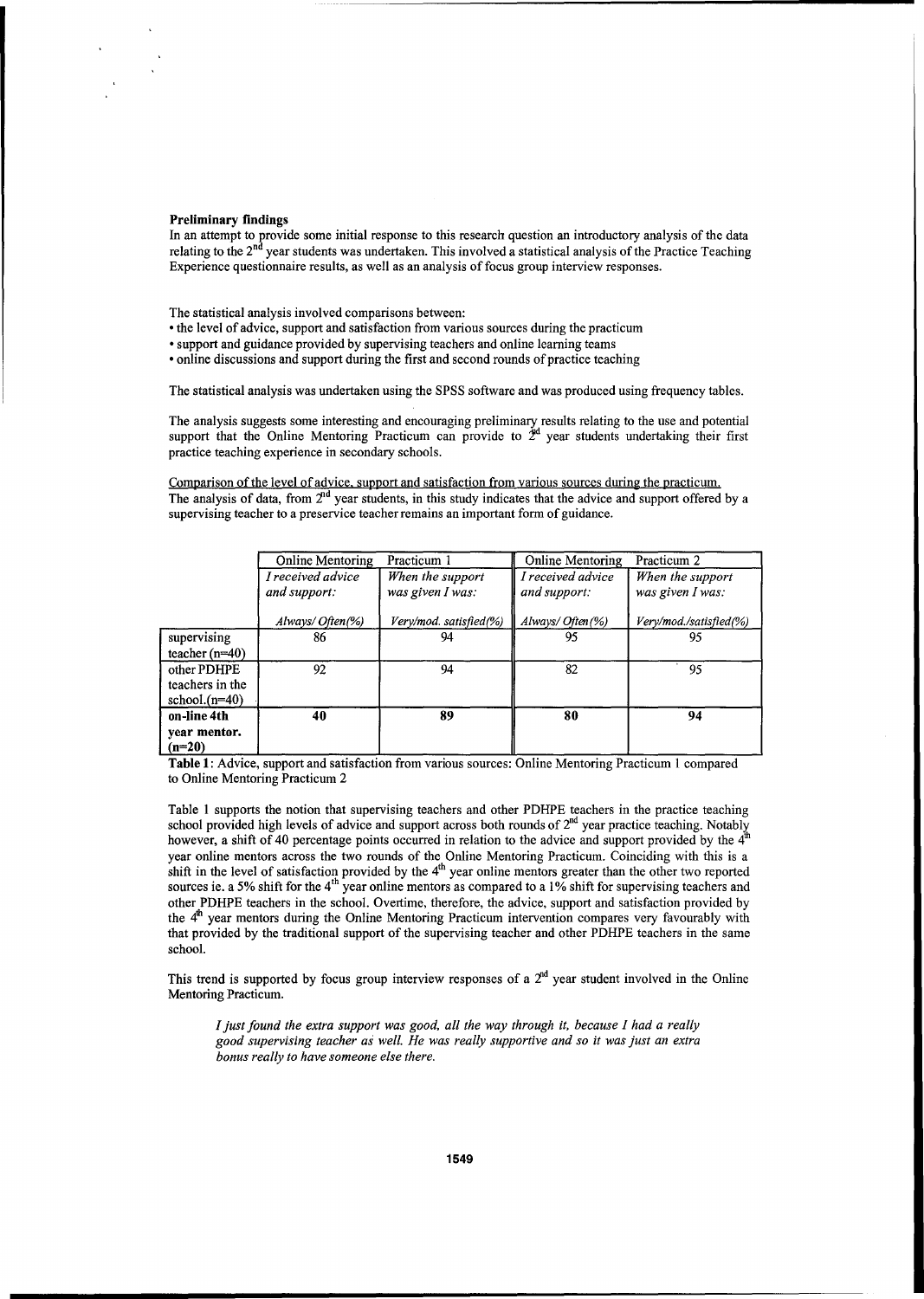Advice and support provided by supervising teachers compared with online learning teams.

Data in this analysis further supports the traditionally supportive role of the supervising teacher. Importantly, however, the data also indicates encouraging trends in relation to the advice and support provided during the Online Mentoring Practicum.

The Practice Teaching Experience questionnaire, administered to  $2<sup>nd</sup>$  year students in this study, contains 22 items that describe a typical range of aspects of teaching that a preservice teacher, completing practice teaching, would be expected to engage in and experience. Second year students responded to these items on a scale of 'strongly disagree, disagree, agree, strongly agree, not applicable' as a measure of the advice and support they received. As can be seen from Table 2, the mean level of advice and support from supervising teachers remained high and consistent across both administrations of the Practice Teaching Experience questionnaire. Compared to this however, the mean level of advice and support from the Online Mentoring Practicum intervention shows a positive shift of 7 percentage points from the first to the second administration of the Practice Teaching Experience questionnaire.

These statistical trends are further supported by qualitative data from the focus group interviews of  $2^{nd}$  year students participating in the Online Mentoring Practicum. For example, in response to a question about the value of the Online Mentoring Practicum in the development of preservice teachers the following responses resulted.

*So that was the important thing that you knew that* if *you got into a situation where you didn't know where to turn, that there was somebody there that you could turn to.* 

*That's what I appreciated is knowing that she was there* if *I needed help and just the personal aspect of support and drawing on their experience.* 

... *but had the supervising teacher not have been so supportive then I probably would have relied more on the mentoring.* 

|                                                           | Online Mentoring Practicum 1   | <b>Online Mentoring Practicum 2</b> |
|-----------------------------------------------------------|--------------------------------|-------------------------------------|
|                                                           | strongly agree/ agree (mean %) | strongly agree/ agree (mean %)      |
| Advice and support from<br>supervising teacher $(n=40)$   | 86                             |                                     |
| Advice and support from online<br>learning teams $(n=20)$ | 60                             |                                     |

Table 2: Mean level of advice and support: supervising teacher compared with online learning teams from Online Mentoring Practicum I to Online Mentoring Practicum 2.

#### Online advice and support during the first and second rounds of practice teaching.

An initial analysis of individual items within the Practice Teaching Experience questionnaire provide some insight into the improvements in advice and support from the Online Mentoring Practicum 1 to the Online Mentoring Practicum 2.

Of the 22 items in the Practice Teaching Experience questionnaire, 16 items increased in the combined 'strongly agree/ agree' response category from Online Mentoring Practicum I to Online Mentoring Practicum 2. Of the 16 items that increased in this combined category five items shifted 20 or more percentage points. These items and the respective combined 'strongly agree/ agree' responses are reported in Table 3.

The items in Table 3 indicate a large, positive shift in aspects of the practice teaching experience that assist a preservice teacher to reflect on their experiences. Each of these items is central to the development of reflective practice. Practical opportunities to develop the skill of reflection are considered as highly desirable outcomes of the practicum in any teacher preparation program.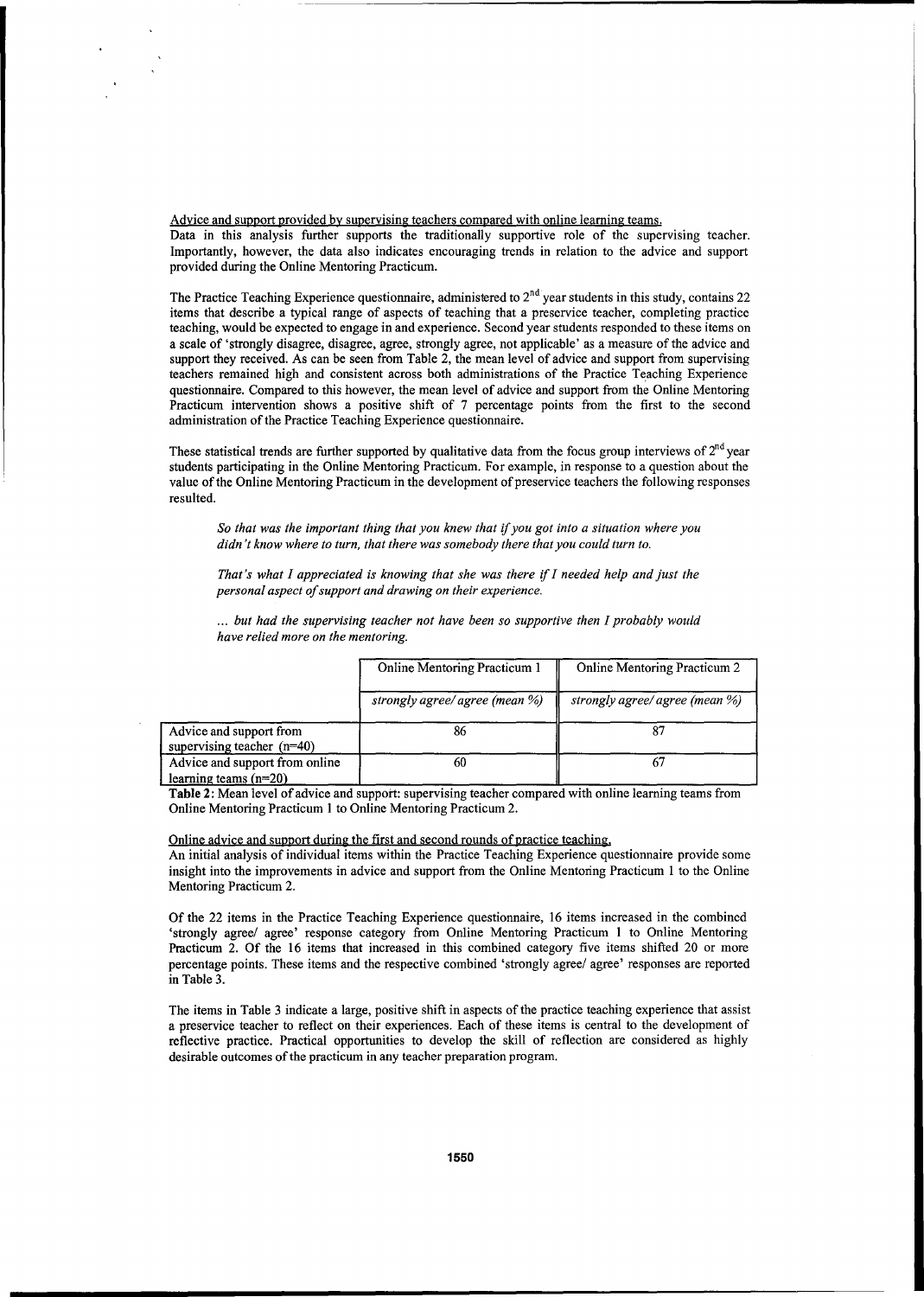|                                                                                                   | <b>Online Mentoring Practicum 1</b><br>$(n=20)$ | <b>Online Mentoring Practicum 2</b><br>$(n=20)$ |
|---------------------------------------------------------------------------------------------------|-------------------------------------------------|-------------------------------------------------|
|                                                                                                   | strongly agree/agree (%)                        | strongly agree/agree $(\%)$                     |
| The advice I received enabled me<br>to understand the reasons why<br>lessons went well or poorly. | 33                                              | 58                                              |
| My discussions helped me to<br>analyse my lessons.                                                | 56                                              | 77                                              |
| I was able to share my goals for<br>the week.                                                     | 39                                              | 63                                              |
| I was encouraged to experiment<br>with new teaching ideas.                                        | 44                                              | 66                                              |
| I felt confident in expressing my<br>views about teaching                                         | 65                                              | 90                                              |

Table 3: Items from the Practice Teaching Experience questionnaire: a comparison between Online Mentoring Practicum I and 2

The idea that the Online Mentoring Practicurn has the potential to contribute to the development of reflective skills and abilities is supported by focus group interview responses from 2<sup>nd</sup> year students. In reply to a question about the positive aspects of the Online Mentoring Practicum, the following responses were recorded.

*I ended up using it more for feedback, saying "this is what I did, what do you reckon, this is how my day went* ", *just to have somewhere to write it down, like a kind of diary almost I guess.* 

*I would write how the day went and probably it has made me reflect on my day instead of just going home and not thinking about it. I had to think what I did and maybe some things that I could have done better or things like that.* 

#### Discussion

The preliminary findings reported in this paper provide some encouraging trends for the further development and application of the Online Mentoring Practicum intervention.

Both quantitative and qualitative data suggests that students undertaking practice teaching experiences, in what can be isolating and anxious circumstances, have found that the Online Mentoring Practicum is able to provide an additional source of credible peer support and guidance. This support however, is not seen as being a replacement for the advice and support traditionally provided by the supervising teacher but as an additional support mechanism that can compliment that provided by school based personnel. This finding supports the view of Rasmussen (2002) who suggests that mentors do not replace instructors; rather they provide additional support and clarification to learners.

The data also suggests that the Online Mentoring Practicum has the potential to support the development of reflective practice in preservice teachers. Over time, the discussion generated within the online learning teams became more reflective in nature and requests for support in relation to the technical aspects of teaching eg. teaching ideas and classroom management approaches, became less of an urgent requirement for the  $2<sup>d</sup>$  year students being mentored. The discussion moved to a level where the focus was on reflection, evaluation and clarification of teaching issues that the  $2<sup>nd</sup>$  year students were experiencing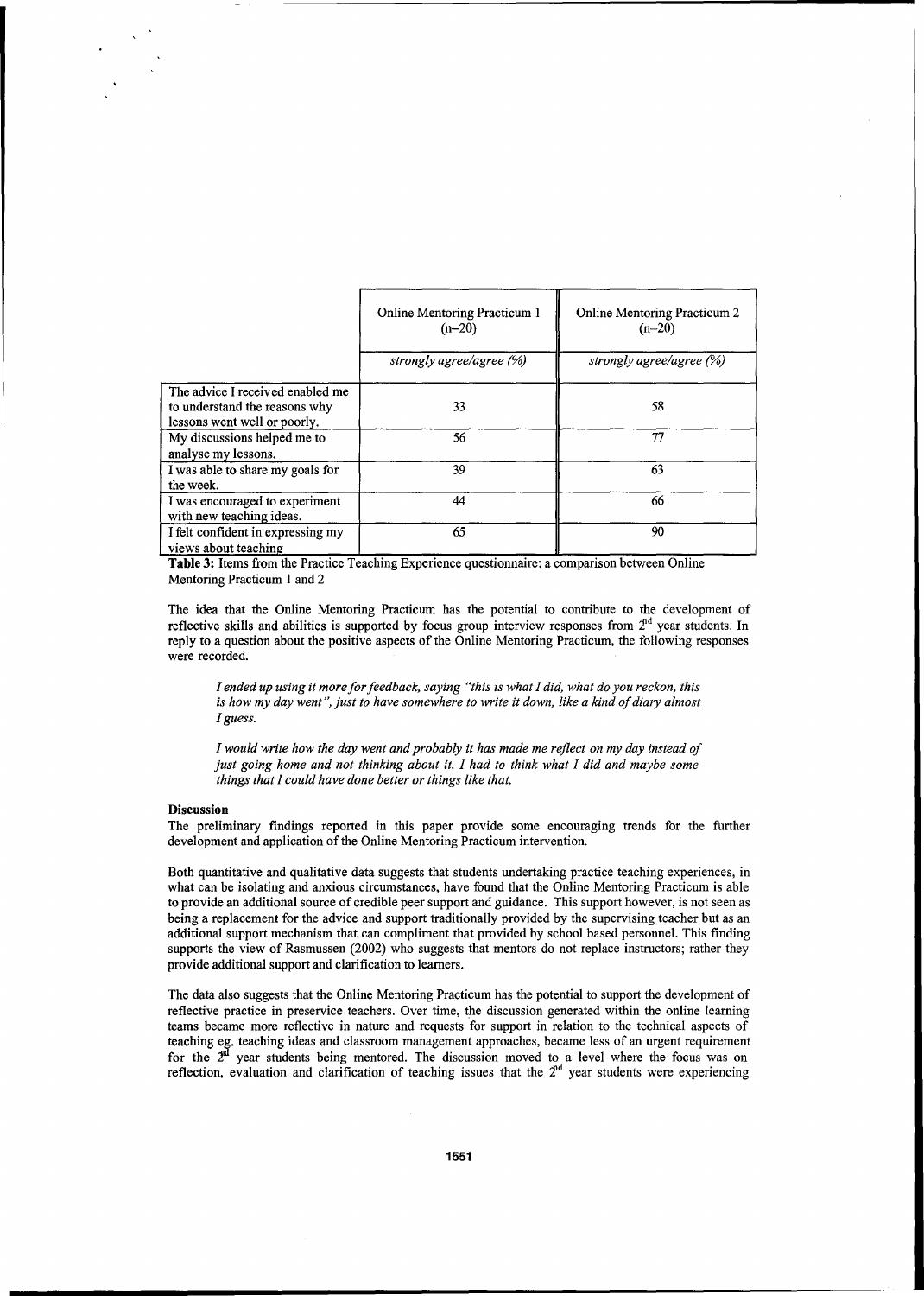during practice teaching. Herrington, T., Herrington, J. and Oliver, R. (2000) in supporting this notion site the work of Knight (1985) who contends that reflection is not the kind of activity which its name suggestsa solitary, internal activity - but a two way process with the aware attention of another person.

The shift from technical discussion during Online Mentoring Practicum 1 to reflective discussion during Online Mentoring Practicum 2 may be attributed to several factors including:

• the  $2<sup>nd</sup>$  year students completed the two single weeks of practicum five months apart, but at the same secondary school. Therefore, some familiarity with school culture, policies and procedures, as well as prior knowledge of the students and their abilities would reduce some of the anxiety and uncertainty of teaching as the  $2<sup>nd</sup>$  students begin their second practicum week.

• as the 2<sup>nd</sup> year students approached their second week of practice teaching they had almost completed two undergraduate method subjects in teaching physical and health education. By this stage the students were equipped with a range of teaching and learning, and classroom management techniques. This allowed the year students to approach the second practicum in a more relaxed way, enabling them to devote more time to considering some broader educational issues with which they are confronted during the practicum.

• between the two single weeks of  $2<sup>nd</sup>$  year practicum the 4<sup>th</sup> year cohort of students, including the online mentors, completed a five week, extended practicum as their final practical preparation before beginning teaching. This experience provided the 4<sup>th</sup> year students with many opportunities to reflect upon their own developing knowledge, skills and beliefs about teaching. This may have enabled the  $4^{\mu}$  year mentors to extend the reflective abilities of the  $2<sup>d</sup>$  year mentees as the online teams participated in the Online Mentoring Practicum 2

#### **Future Developments**

The preliminary findings discussed in this paper provide direction for potential future developments of the Online Mentoring Practicum intervention as a means to further develop the mentoring relationship.

Firstly, extending the development of the mentoring relationship beyond the  $2<sup>nd</sup>$  year practicum. Online learning teams could continue to engage during the  $4<sup>th</sup>$  year, five week, final practicum. In this way the  $2<sup>nd</sup>$ year students could use their  $4<sup>th</sup>$  year mentor as a lense into the nature of a practicum experience they will engage with at a future time.

Secondly, extending the concept to other aspects of teacher education programs at the University of Wollongong. This could take the form of 1<sup>st</sup> year students being mentored online during their introductory practicum experiences that are situated early in the 1<sup>st</sup> year program.

Thirdly and more broadly, the mentoring relationship may be developed to include support for 1<sup>st</sup> year students as they adjust to university study and life. This may have some potential for an Australian regional university, such as the University of Wollongong, as many students relocate from their homes and existing support networks to undertake university study.

Finally, the application of he Online Mentoring Practicum into other contexts and situations where mentoring, and the development of a mentoring relationship are perceived as appropriate in guiding the introduction of those less experienced into particular aspects of professional practice. One example of this within an education context would be to apply the concept of online mentoring to the induction of beginning teachers in their first year of teaching. This could be particularly useful for beginning teachers working in remote and isolated locations developing an online mentor relationship with an experienced professional colleague who could advise and support the subject specific development of the novice teachers.

#### **References**

Brehm, B. (1999). Factors for successful telementoring of preservice teachers. In B. Collis and R. Oliver (Eds.) *Proceedings of ED-MEDIA99 World Conference on Educational Multimedia, Hypermedia and*